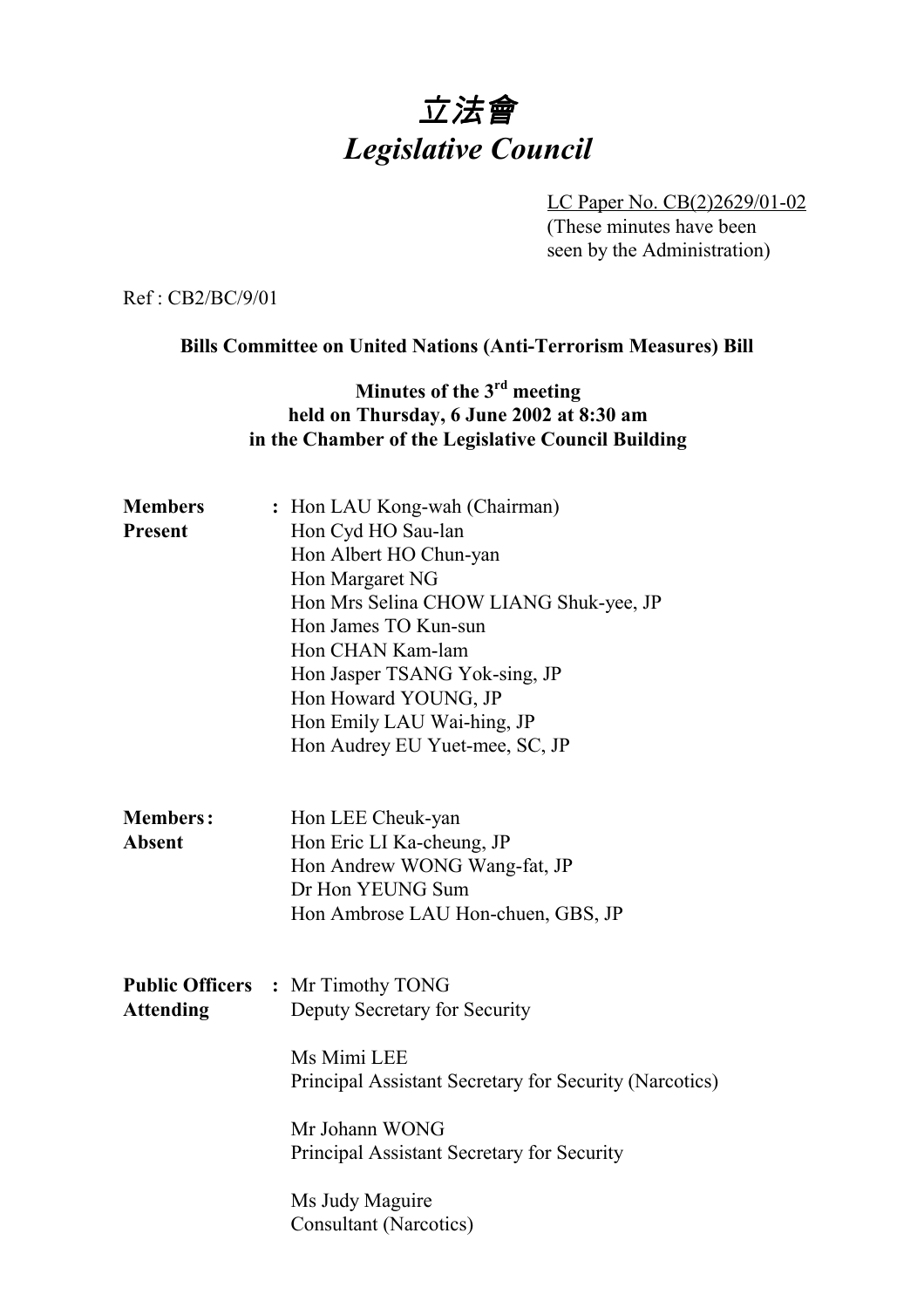|                   | Mrs Wendy CHOI                                               |
|-------------------|--------------------------------------------------------------|
|                   | <b>Assistant Secretary for Security</b>                      |
|                   | Mr Geoffrey Fox                                              |
|                   | Senior Assistant Law Draftsman                               |
|                   | Mr John Hunter                                               |
|                   | Deputy Principal Government Counsel<br>Treaties and Law Unit |
|                   | <b>International Law Division</b>                            |
|                   | Mr Lawrence PENG                                             |
|                   | Senior Government Counsel                                    |
|                   | <b>Law Drafting Division</b>                                 |
| <b>Clerk</b> in   | : Ms Doris CHAN                                              |
| <b>Attendance</b> | Chief Assistant Secretary (2) 4                              |
|                   |                                                              |
| <b>Staff</b> in   | : Ms Bernice WONG                                            |
| <b>Attendance</b> | Assistant Legal Adviser 1                                    |
|                   | Miss Mary SO                                                 |
|                   | Senior Assistant Secretary (2) 8                             |
|                   | Ms Janet SHUM                                                |
|                   | Senior Assistant Secretary (2) 9                             |
|                   |                                                              |

 $- 2 -$ 

#### **I. Meeting with the Administration**

The Bills Committee deliberated (Index of proceedings attached at **Annex**).

2. The Administration was requested to provide a written response to LC Paper No. CB(2) LS98/01-02 entitled "A comparison of overseas anti-terrorism legislation on listing process" prepared by the Legal Service Division of the Legislative Council, accounting for the difference between the Bill and overseas legislation and the justifications therefor.

3. The Administration undertook to respond to the following issues raised by members at the meeting -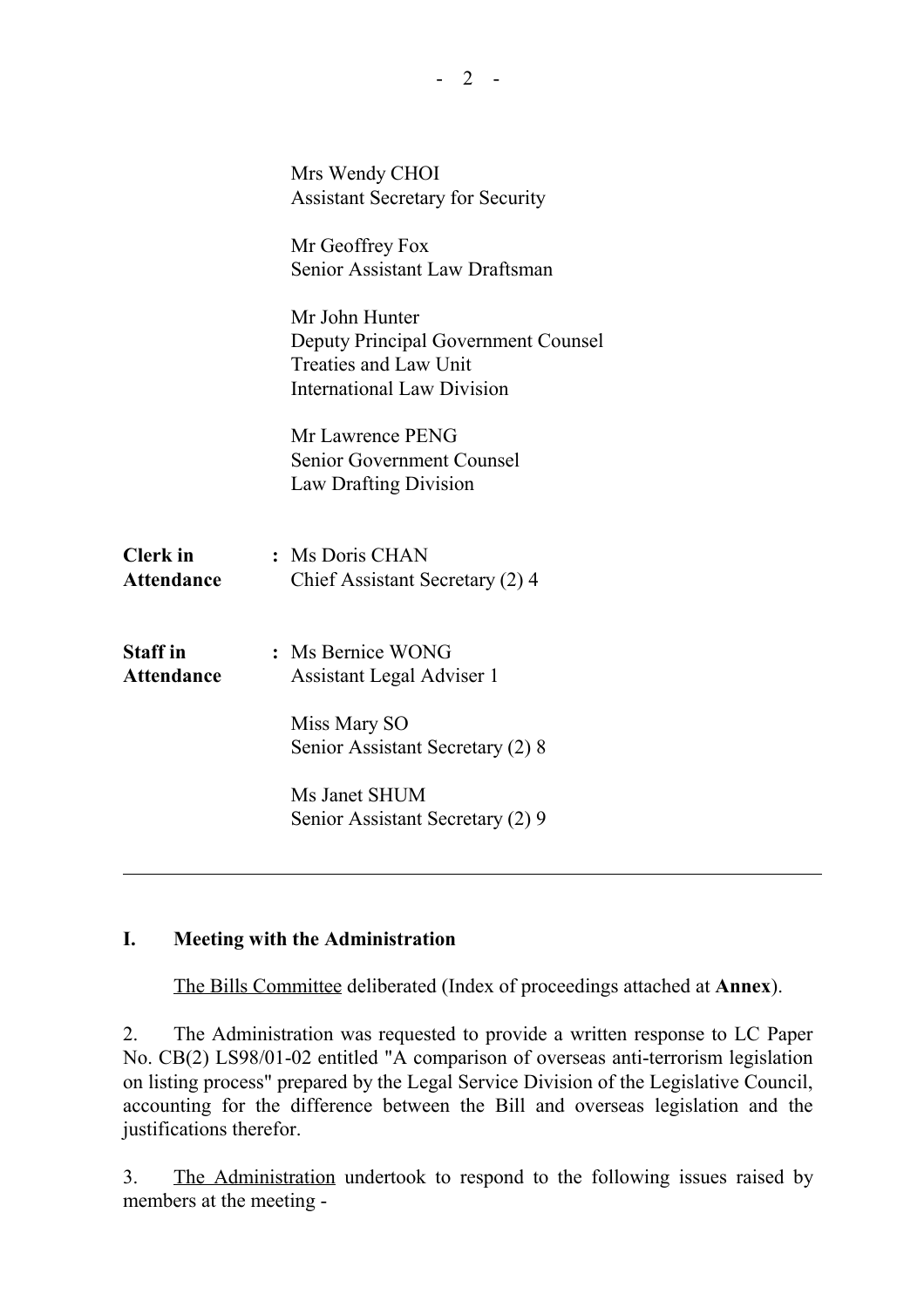- (a) An analysis of how the proposals in the Bill implemented United Nations Security Council Resolution (UNSCR) 1373 and the Special Recommendations of the Financial Action Task Force Money Laundering, and the relevant existing laws;
- (b) What measure(s) had been taken to implement UNSCR 1373 by those Member States of the United Nations not having existing legislation to combat terrorism;
- (c) What were the criteria for granting compensation for being wrongly specified by the Chief Executive (CE) in the Gazette as terrorists, terrorist associates or owning terrorist property under clause 4 or for funds wrongly frozen by the Secretary for Security (S for S) under clause 5, and what would the compensation be;
- (d) Which provisions of the Bill did not implement the mandatory elements of UNSCR 1373, and what were the reasons for including those provisions;
- (e) What was the existing law that prohibited false threats similar to clause 10;
- (f) Who and what would be the ranking of the authorised officer to whom functions of CE and S for S were to be delegated under clause 15;
- (g) What were the differences between the terms "funds" mentioned in clause 2 and Schedule 1 and "property (other than funds)" mentioned in clause 19 and the different freezing mechanisms referred to in the Bill, as well as to supply draft Regulations to be made under clause 19, if any; and
- (h) Whether clause 13 (in particular, the standard of proof under clause 13(4)), Schedules 2 and 3 were consistent with the minimalist approach and justifications for such powers, what needed to be proved on an application under clause 13 and what would happen if the respondent was outside Hong Kong.

### **II. Date of next meeting**

4. Members noted that the next meeting was scheduled for Monday, 10 June 2002 at 2:30 pm.

5. There being no other business, the meeting ended at 10:25 am.

Council Business Division 2 Legislative Council Secretariat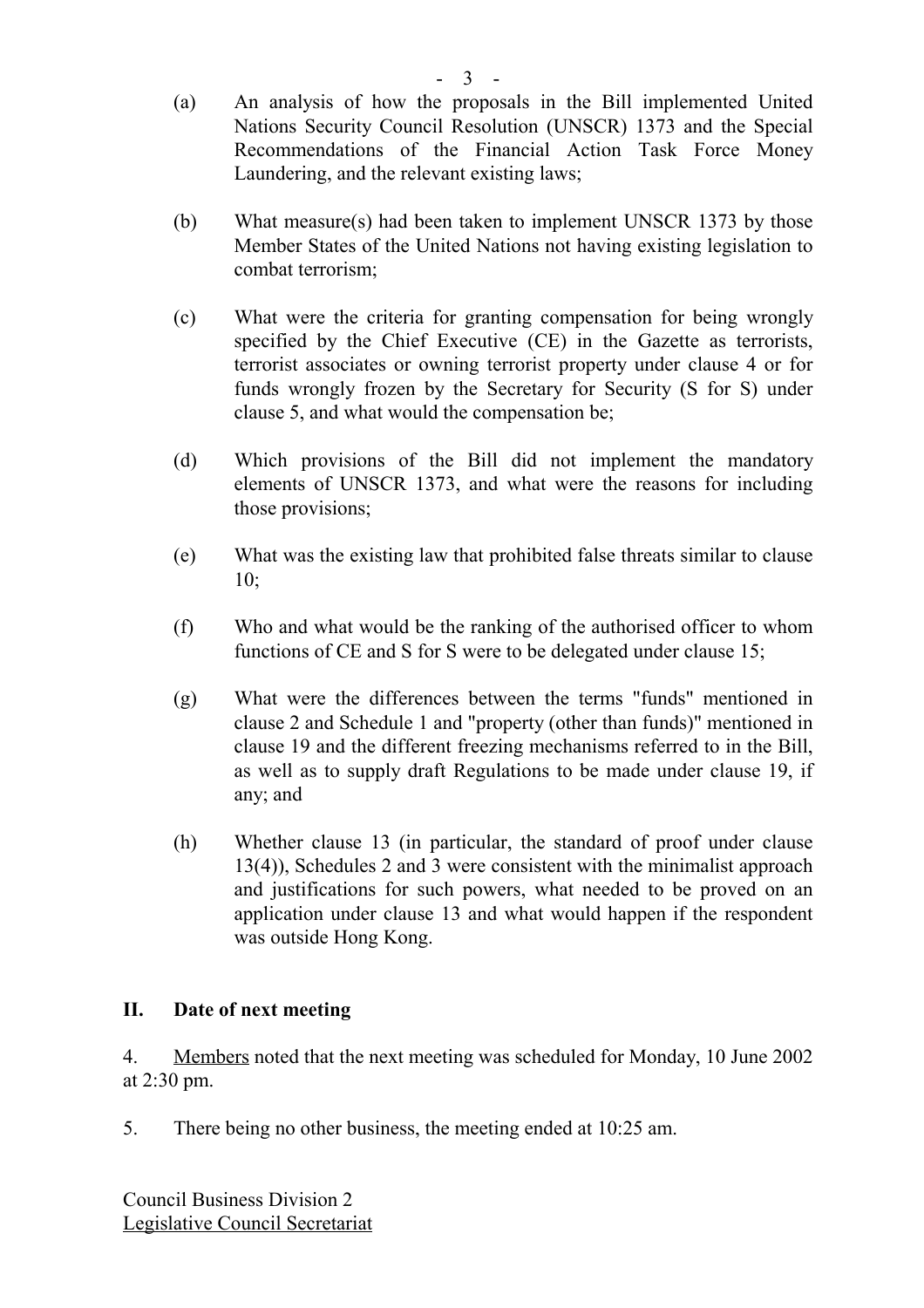19 July 2002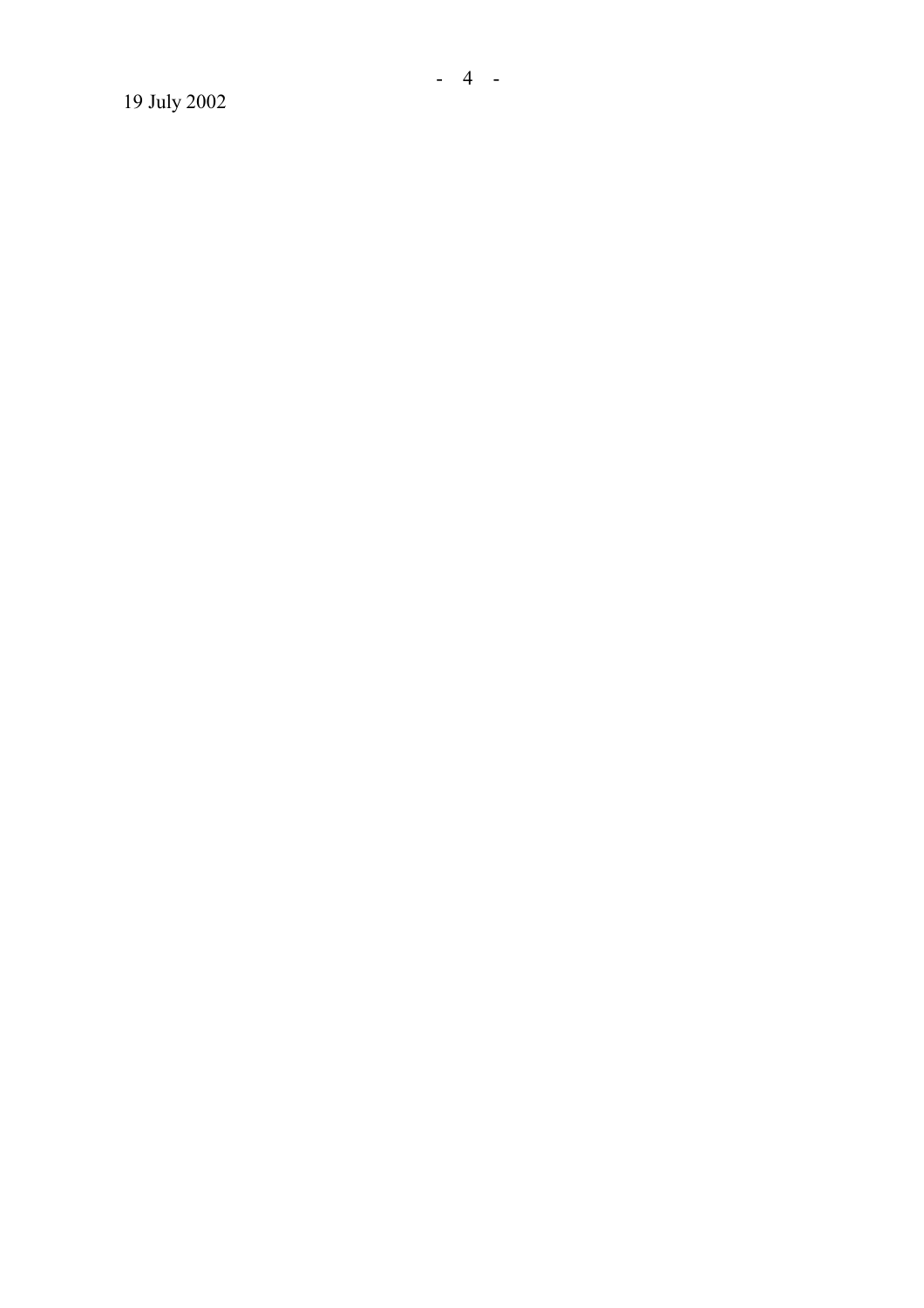**Annex**

## **Bills Committee on United Nations (Anti-Terrorism Measures) Bill Meeting on Thursday, 6 June 2002 at 8:30 am in the Chamber of the Legislative Council Building**

| <b>Time</b>          | <b>Speaker</b>         | Subject(s)                                                                  | <b>Action</b> |
|----------------------|------------------------|-----------------------------------------------------------------------------|---------------|
| $000000 -$           | $\overline{C}$ hairman | Drew members attention to the                                               | Required      |
| 000200               |                        | items for discussion                                                        |               |
| $000200 -$           | <b>ALA</b>             | Referred members to a comparison                                            |               |
| 001423               |                        | anti-terrorism<br>of<br>overseas                                            |               |
|                      |                        | legislation<br>listing<br>on<br>process                                     |               |
|                      |                        | prepared by the Legal Services                                              |               |
|                      |                        | Division                                                                    |               |
| $001423 -$           | Ms Emily LAU           | How far the clauses of the Bill                                             |               |
| 001517               |                        | were identical to or different from                                         |               |
|                      |                        | anti-terrorism legislation of other                                         |               |
|                      |                        | countries such as the United                                                |               |
|                      |                        | Kingdom (UK)                                                                |               |
| $001517 -$           | <b>ALA</b>             | Ditto                                                                       |               |
| 001712               |                        |                                                                             |               |
| $001712 -$           | Ms Emily LAU           | Ditto                                                                       |               |
| 001922               |                        |                                                                             |               |
| $001922 -$           | Ms Cyd HO              | Reasons for choosing the proposed                                           |               |
| 002151               |                        | listing process instead of other                                            |               |
|                      |                        | listing process specified in overseas                                       |               |
|                      |                        | anti-terrorism legislation                                                  |               |
| $002151 -$           | Chairman               | Ditto                                                                       |               |
| 002252               |                        |                                                                             |               |
| $002252 -$           | Ms Cyd HO              | Ditto                                                                       |               |
| 002323               |                        |                                                                             |               |
| $002323 -$<br>002336 | Chairman               | Ditto                                                                       |               |
| $002336 -$           | Administration         |                                                                             |               |
| 002729               |                        | of terrorist,<br>Interpretations<br>or<br>terrorist act under clause 2 were |               |
|                      |                        | based on the specifications in the                                          |               |
|                      |                        | UK anti-terrorism legislation which                                         |               |
|                      |                        | was also the source of reference of                                         |               |
|                      |                        | clause 4.                                                                   |               |
|                      |                        |                                                                             |               |
|                      |                        | The Administration would provide                                            | (Adm to       |
|                      |                        | a written reply in response to the                                          | provide       |
|                      |                        | paper on a comparison of overseas                                           | written       |
|                      |                        | anti-terrorism legislation prepared                                         | response)     |
|                      |                        | by the Legal Services Division.                                             |               |
| $002729 -$           | Chairman               | Ditto                                                                       |               |
| 002736               |                        |                                                                             |               |
| $002736 -$           | Ms Emily LAU           | far<br>the<br>interpretation<br>How<br>- of                                 |               |
| 002834               |                        | terrorist act of the anti-terrorism                                         |               |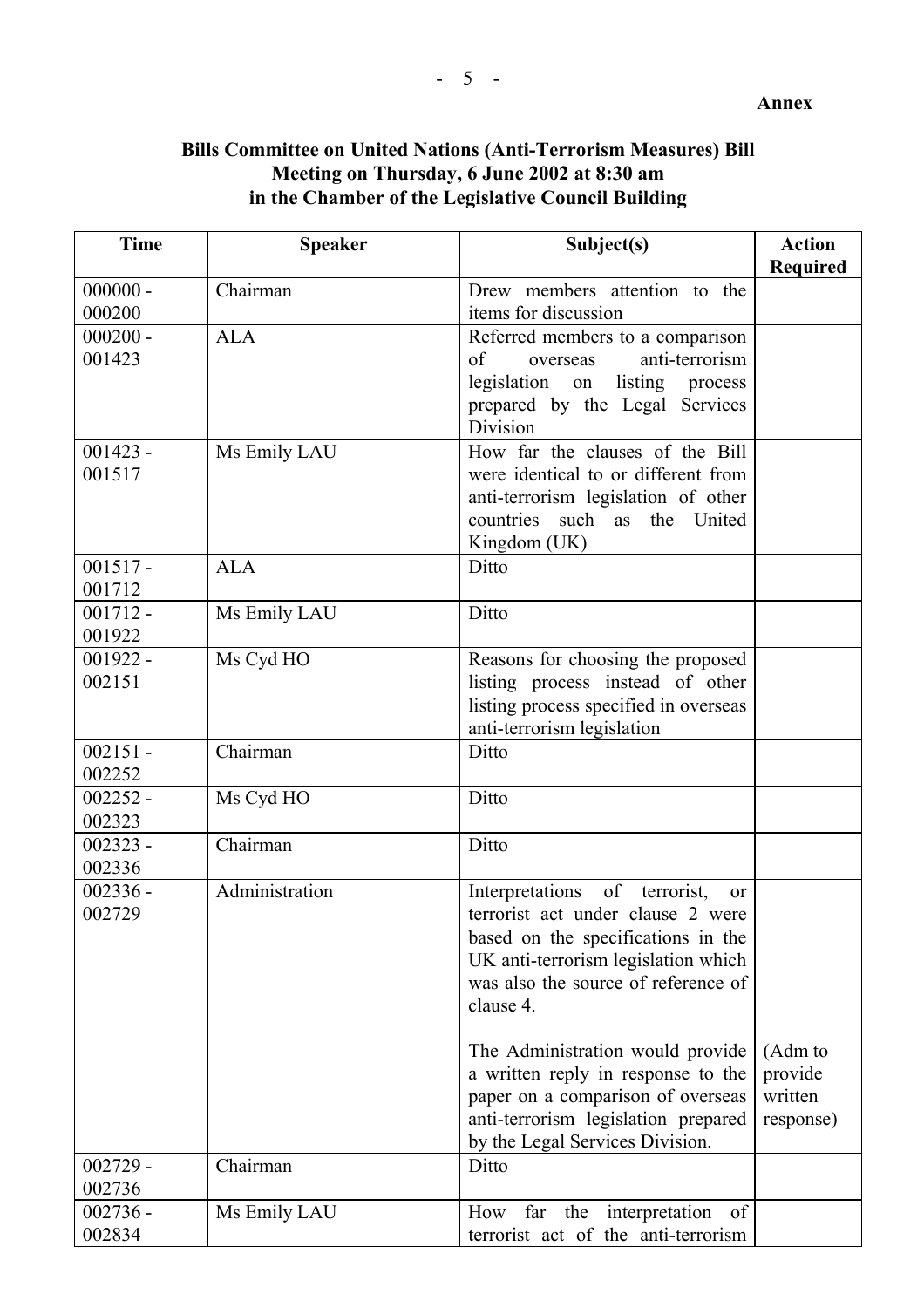|                      |                | legislation in UK which the Bill<br>based upon was in accordance with                                                                                                                                                                                                      |           |
|----------------------|----------------|----------------------------------------------------------------------------------------------------------------------------------------------------------------------------------------------------------------------------------------------------------------------------|-----------|
|                      |                | <b>UNSCR 1373</b>                                                                                                                                                                                                                                                          |           |
| $002834 -$           | <b>ALA</b>     | Ditto                                                                                                                                                                                                                                                                      |           |
| 002919               |                |                                                                                                                                                                                                                                                                            |           |
| $002919 -$           | Administration | Ditto                                                                                                                                                                                                                                                                      |           |
| 003049               |                |                                                                                                                                                                                                                                                                            |           |
| $003049 -$           | Chairman       | Ditto                                                                                                                                                                                                                                                                      |           |
| 003056               |                |                                                                                                                                                                                                                                                                            |           |
| $003056 -$           | Ms Emily LAU   | Ditto                                                                                                                                                                                                                                                                      |           |
| 003152               |                |                                                                                                                                                                                                                                                                            |           |
| $003152 -$           | Administration | Reiterated that the Bill mainly                                                                                                                                                                                                                                            |           |
| 003351               |                | focused<br>against<br>on<br>measures<br>terrorist financing.                                                                                                                                                                                                               |           |
|                      |                | The Administration would consider<br>making<br>for<br>provisions<br>compensation for those<br>being<br>wrongly specified by the Chief<br>Executive in the Gazette<br>as<br>terrorists, terrorist associates or<br>owning terrorist property under<br>clause 4 of the Bill. |           |
| $003351 -$<br>003432 | Ms Emily LAU   | Administration<br>should<br>The<br>consider an alternative mechanism<br>for listing                                                                                                                                                                                        |           |
| $003432 -$           | Chairman       | Ditto                                                                                                                                                                                                                                                                      |           |
| 003508               |                |                                                                                                                                                                                                                                                                            |           |
| $003508 -$           | Administration | The Administration would provide                                                                                                                                                                                                                                           | (Adm to   |
| 003820               |                | information on measure(s) taken by                                                                                                                                                                                                                                         | provide   |
|                      |                | Member States of the United                                                                                                                                                                                                                                                | written   |
|                      |                | Nations, which did not have any                                                                                                                                                                                                                                            | response) |
|                      |                | existing legislation to<br>combat                                                                                                                                                                                                                                          |           |
|                      |                | terrorism, including financing of                                                                                                                                                                                                                                          |           |
|                      |                | terrorism, to implement United                                                                                                                                                                                                                                             |           |
|                      |                | <b>Nations</b><br>Security<br>Council                                                                                                                                                                                                                                      |           |
|                      |                | Resolution (UNSCR) 1373                                                                                                                                                                                                                                                    |           |
| $003820 -$           | Ms Audrey EU   | The need to compare the standard                                                                                                                                                                                                                                           |           |
| 004058               |                | used in overseas anti-terrorism                                                                                                                                                                                                                                            |           |
|                      |                | legislation in specifying a person or                                                                                                                                                                                                                                      |           |
|                      |                | property was a terrorist, terrorist                                                                                                                                                                                                                                        |           |
|                      |                | associate or terrorist property                                                                                                                                                                                                                                            |           |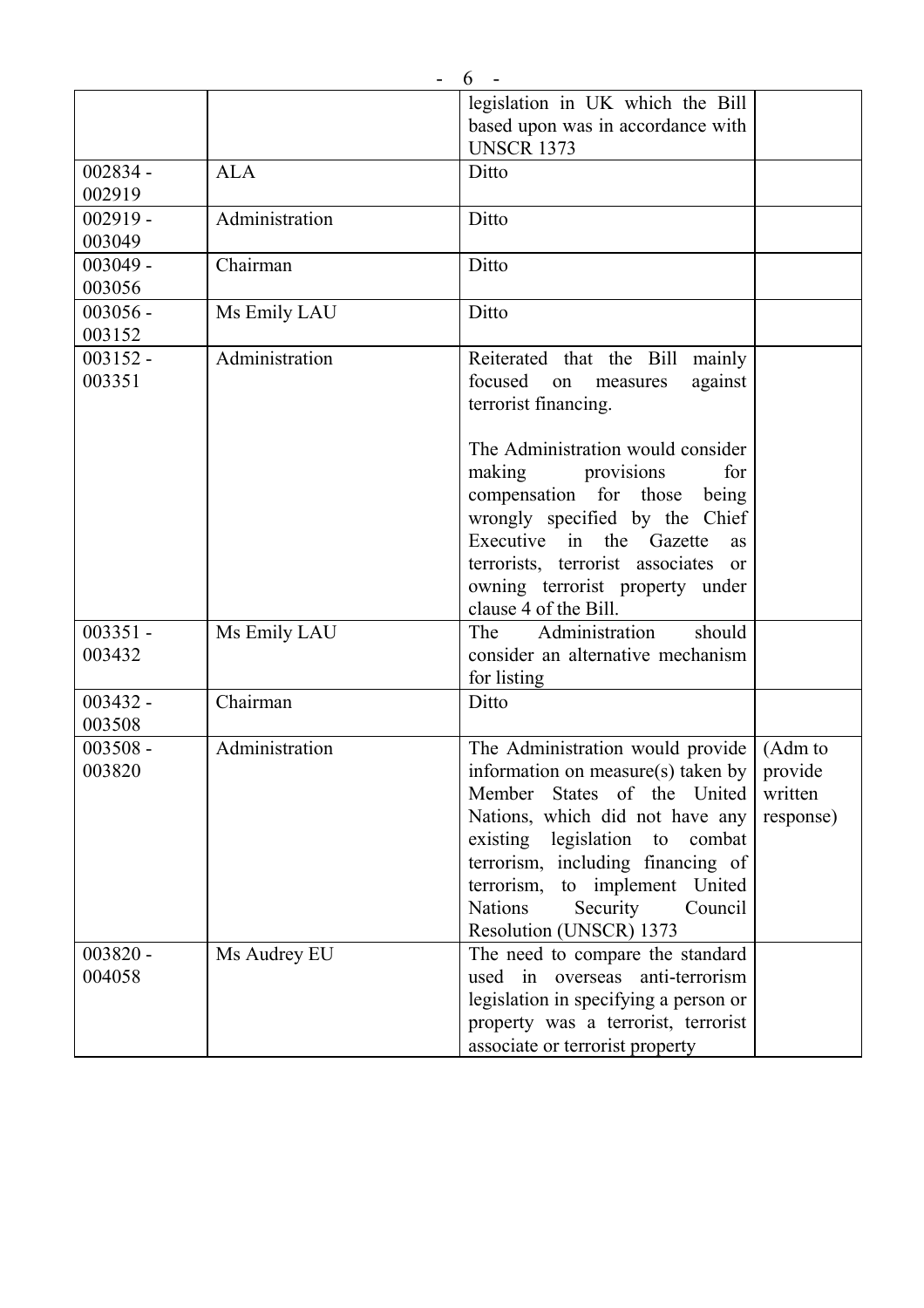| $004058 -$<br>004520 | Miss Margaret NG | Notwithstanding that Financial<br>Action<br>Task<br>(FATF)<br>Force<br>members<br>expected<br>were<br>to<br>the<br>Special<br>implement<br>Recommendations by mid-2002,<br>there was a need to study the Bill in<br>Administration<br>detail<br>the<br>as<br>apparently had not adopted a<br>minimalist<br>approach<br>1n<br>implementing UNSCR 1373 and<br>the recommendations of the FATF<br>on money laundering.                                                                                        |                                              |
|----------------------|------------------|------------------------------------------------------------------------------------------------------------------------------------------------------------------------------------------------------------------------------------------------------------------------------------------------------------------------------------------------------------------------------------------------------------------------------------------------------------------------------------------------------------|----------------------------------------------|
|                      |                  | What were the criteria for seeking<br>from<br>the<br>compensation<br>Government for<br>those<br>being<br>wrongly specified by the Chief<br>Executive (CE) in the Gazette as<br>terrorists, terrorist associates or<br>owning terrorist property.                                                                                                                                                                                                                                                           |                                              |
| $004520 -$<br>004724 | Administration   | The Administration would provide<br>information<br>detailed<br>more<br>provision<br>regarding the<br>of<br>compensation                                                                                                                                                                                                                                                                                                                                                                                    | (Admin to<br>provide<br>written<br>response) |
| $004724 -$<br>004937 | Miss Margaret NG | Whether there was a need to<br>implement UNSCR 1373 through<br>legislation if that was not the<br>instruction of the Central People 's<br>Government (CPG) but only the<br>Administration's decision                                                                                                                                                                                                                                                                                                       |                                              |
| 004937 -<br>005343   | Administration   | Ditto                                                                                                                                                                                                                                                                                                                                                                                                                                                                                                      |                                              |
| $005343 -$<br>005403 | Chairman         | Ditto                                                                                                                                                                                                                                                                                                                                                                                                                                                                                                      |                                              |
| $005403 -$<br>005430 | Miss Margaret NG | Ditto                                                                                                                                                                                                                                                                                                                                                                                                                                                                                                      |                                              |
| $005430 -$<br>005923 | Mr Albert HO     | <b>Bill</b><br>proposed<br>the<br>As<br>had<br>CE<br>empowered<br>specify<br>to<br>terrorists, terrorist associates or<br>terrorist property if he believed<br>there were reasonable grounds, it<br>would be very difficult for a person<br>from<br>claim<br>damages<br>the<br>to<br>Government<br>though<br>his<br>even<br>application to apply to court to<br>revoke the notice by CE under<br>clause 4 had been successful. The<br>Administration should specify that<br>a person should have immediate |                                              |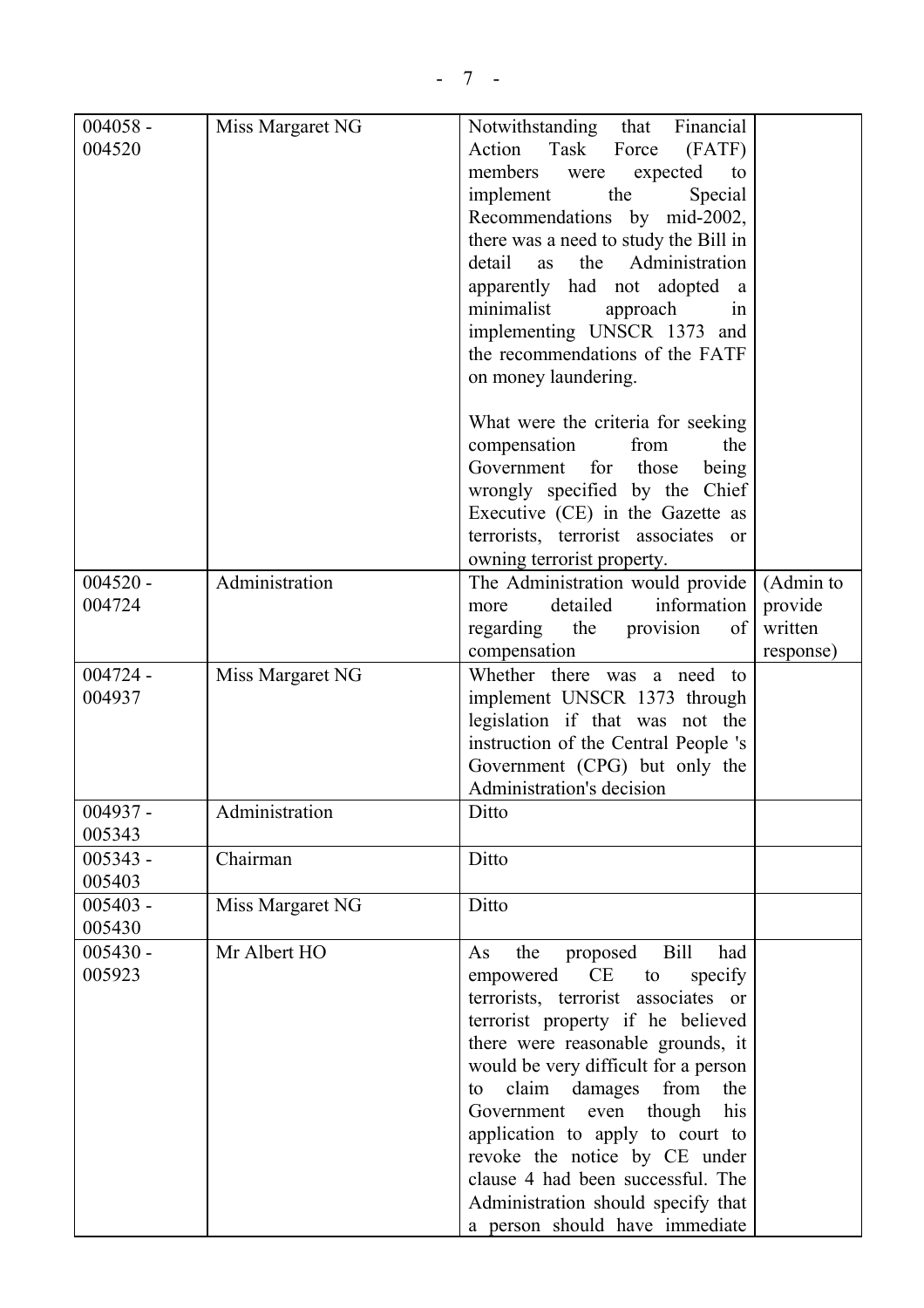|            |                | 8                                     |  |
|------------|----------------|---------------------------------------|--|
|            |                | right to seek compensation from       |  |
|            |                | the Government if the notice had      |  |
|            |                | been successfully revoked.            |  |
|            |                |                                       |  |
|            |                | Whether clause 9 and clause 10 of     |  |
|            |                | the Bill were to implement the        |  |
|            |                | mandatory or non-mandatory            |  |
|            |                | elements of UNSCR 1373.               |  |
| $005923 -$ | Administration | Ditto                                 |  |
| 010144     |                |                                       |  |
| $010144 -$ | Chairman       | Ditto                                 |  |
| 010157     |                |                                       |  |
| $010157 -$ | Mr Albert HO,  | Ditto                                 |  |
| 010256     | Administration |                                       |  |
| $010256 -$ | Mr Albert HO   | Why was clause 10 necessary if        |  |
| 010320     |                | provisions in Hong Kong's existing    |  |
|            |                | legislation could also serve the      |  |
|            |                | purpose of clause 10                  |  |
| $010320 -$ | Mr James TO    | Which provisions of the Bill were     |  |
| 011020     |                | to implement the mandatory and        |  |
|            |                | non-mandatory<br>elements<br>of       |  |
|            |                | UNSCR 1373, and what were the         |  |
|            |                | reasons for including the non-        |  |
|            |                | mandatory elements.                   |  |
|            |                |                                       |  |
|            |                | Reasons<br>for<br>adopting<br>not     |  |
|            |                | alternative listing process such as   |  |
|            |                | that under the UK Terrorism ACT       |  |
|            |                | 2000 which specified that the Order   |  |
|            |                | made without an approved draft        |  |
|            |                | shall cease to have effect at the end |  |
|            |                | of the period of 40 days beginning    |  |
|            |                | with the day on which<br>the          |  |
|            |                | Secretary made the Order.             |  |
|            |                |                                       |  |
|            |                | Specification of terrorist action     |  |
|            |                | under Clause 2 (1) (a)i (A) to( $E$ ) |  |
|            |                | should be further defined such as     |  |
|            |                | paragraph $(a)(I)(F)$ .               |  |
|            |                |                                       |  |
|            |                | Amendment of Schedule 1, 2,3 of       |  |
|            |                | the Bill should not be made           |  |
|            |                | through subsidiary legislation as     |  |
|            |                | proposed in clause 18 of the Bill.    |  |
| $011020 -$ | Administration | Ditto                                 |  |
| 011053     |                |                                       |  |
| $011053 -$ | Chairman       | Ditto                                 |  |
| 011113     |                |                                       |  |
| $011113 -$ | Administration | Ditto                                 |  |
| 011325     |                |                                       |  |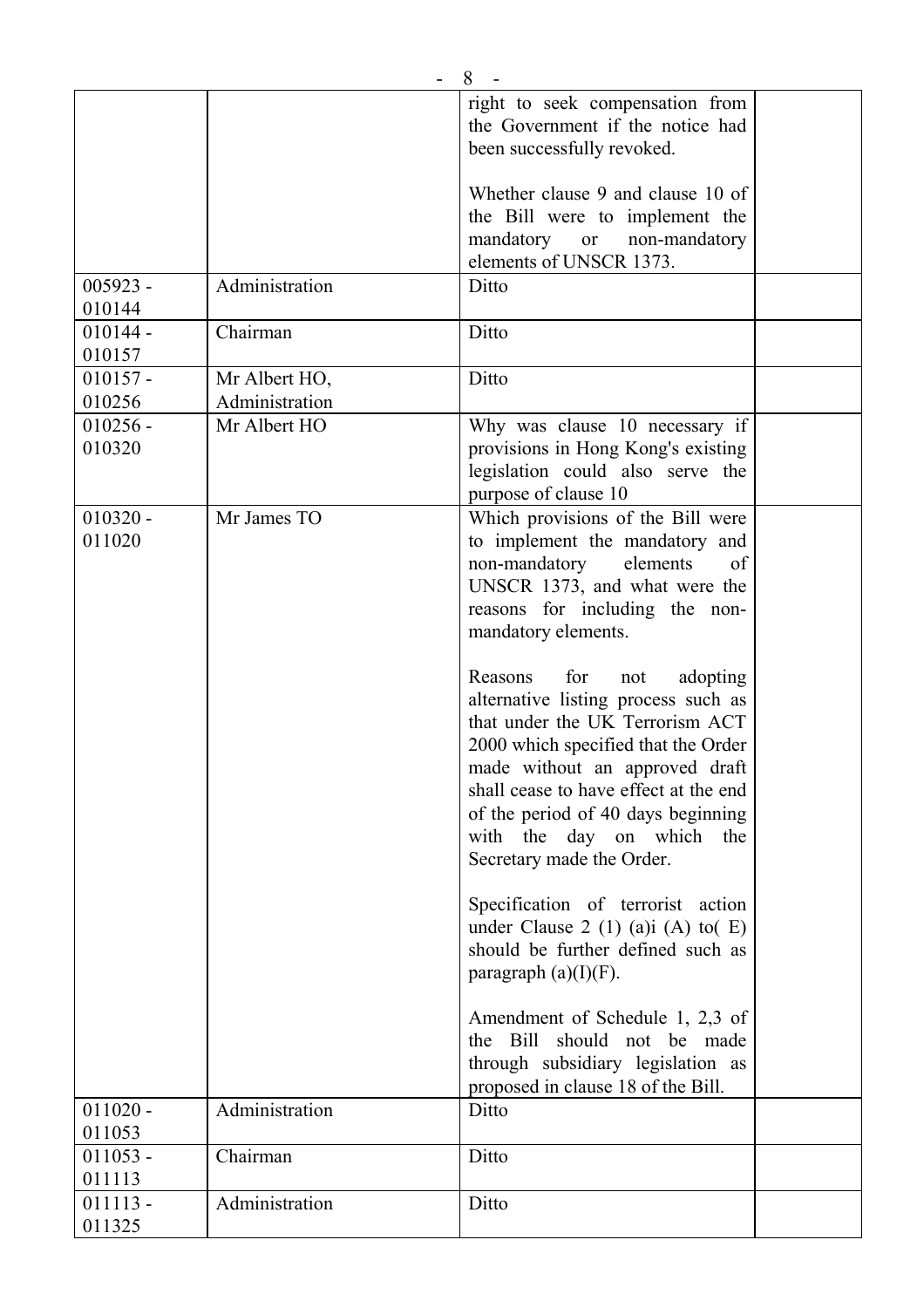|            |                  | 9                                     |  |
|------------|------------------|---------------------------------------|--|
| $011325 -$ | Mr James TO      | Ditto                                 |  |
| 011505     |                  |                                       |  |
| $011505 -$ | <b>ALA</b>       | attention<br>members'<br>that<br>Drew |  |
| 011612     |                  | Schedule 2 of the Bill was based on   |  |
|            |                  | provision of the UN Sanctions         |  |
|            |                  | Embargoes) Regulation<br>(Arms)       |  |
|            |                  | (Cap 537) which was not a             |  |
|            |                  | subsidiary legislation and Schedule   |  |
|            |                  | 3 was based on Cap 134 and Cap        |  |
|            |                  | 405 which were also not subsidiary    |  |
|            |                  | legislation                           |  |
| $011612 -$ | Ms Emily LAU     | Ditto                                 |  |
| 011844     |                  |                                       |  |
| $011844 -$ | Administration   | Ditto                                 |  |
| 011921     |                  |                                       |  |
| $011921 -$ | Miss Margaret NG | Whether the Administration had        |  |
| 012216     |                  | adopted a minimalist approach in      |  |
|            |                  | drafting the provision of clause 9    |  |
|            |                  | $(1)$ which was based on 2 (a) under  |  |
|            |                  | Chapter VII of the Charter of the     |  |
|            |                  | <b>United Nations</b>                 |  |
| $012216 -$ | Ms Cyd HO        | anti-terrorism<br>Whether overseas    |  |
| 012500     |                  | legislation<br>had<br>provided        |  |
|            |                  | specifications such as that of clause |  |
|            |                  | $16(3)$ and clause $17(1)(b)$ of the  |  |
|            |                  | <b>Bill</b>                           |  |
| $012500 -$ | Mr James TO      | Examples of terrorist act specified   |  |
| 012539     |                  | under (A) and (B) of clause $2(a)$ ii |  |
|            |                  | should be provided                    |  |
| $012539 -$ | Chairman         | Ditto                                 |  |
| 012554     |                  |                                       |  |
| $012554 -$ | Mr James TO      | Ditto                                 |  |
| 012629     |                  |                                       |  |
| $012629 -$ | Chairman         | Ditto                                 |  |
| 012727     |                  |                                       |  |
| $012727 -$ | Miss Margaret NG | Whether the provisions of clause      |  |
| 012939     |                  | 13, and schedule 2 and 3 were to      |  |
|            |                  | implement mandatory elements of       |  |
|            |                  | UNSCR 1373 and in accordance          |  |
|            |                  | with the minimalist approach          |  |
|            |                  | adopted by the Administration         |  |
| $012939 -$ | Ms Cyd HO        | Would the provision of Schedule 2     |  |
| 013122     |                  | restrict the Administration<br>in     |  |
|            |                  | enforcing mandatory elements of       |  |
|            |                  | <b>UNSCR 1373</b>                     |  |
| $013122 -$ | Administration   | Ditto                                 |  |
| 013144     |                  |                                       |  |
| $013144 -$ | Ms Cyd HO        | Ditto                                 |  |
| 013202     |                  |                                       |  |
| $013202 -$ | Miss Margaret NG | Ditto                                 |  |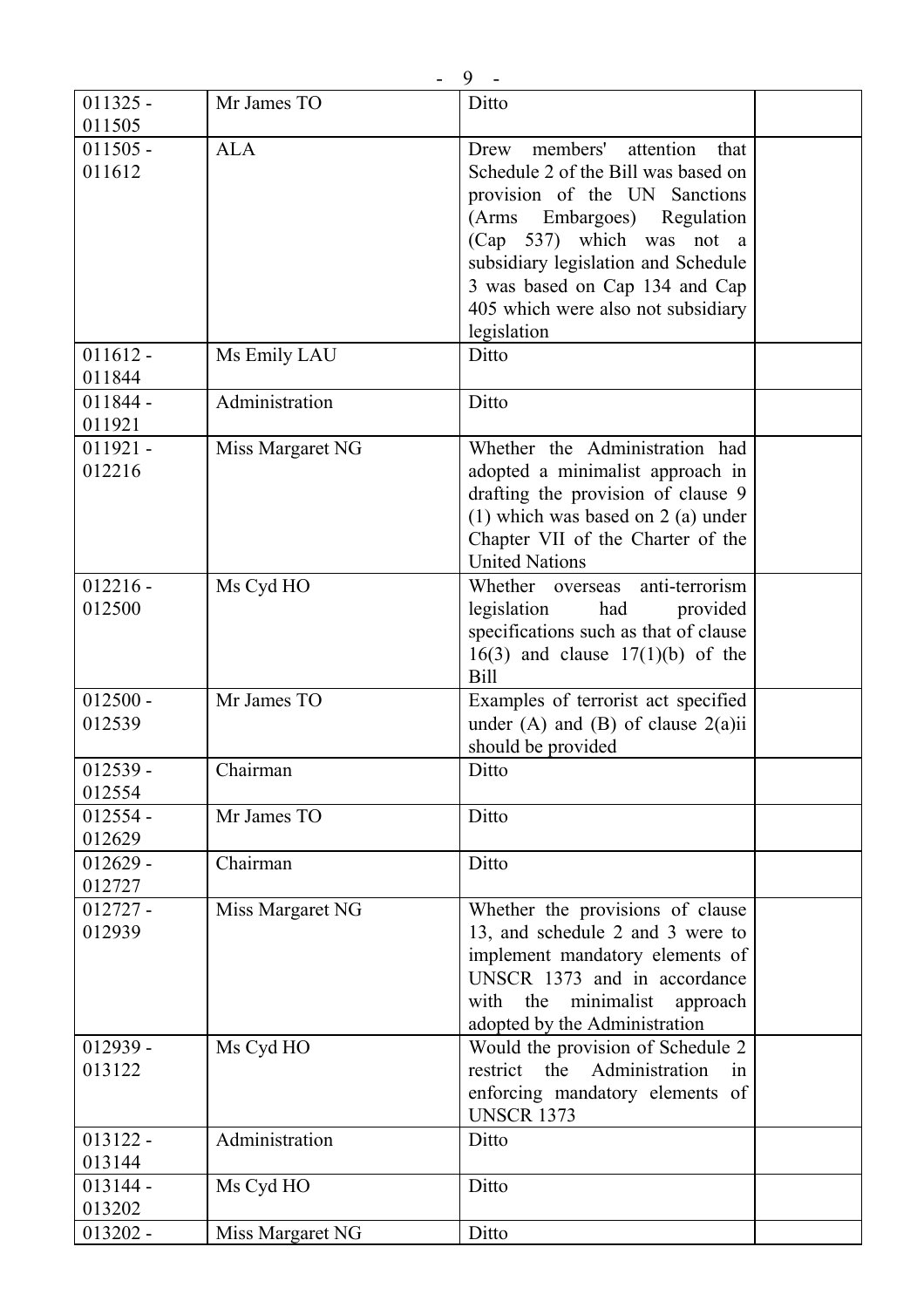| 013224               |                           |                                        |           |
|----------------------|---------------------------|----------------------------------------|-----------|
| $013224 -$           | Administration            | Ditto                                  |           |
| 013249               |                           |                                        |           |
| $013249 -$           | Ms Emily LAU              | The Administration should provide      | (Adm to   |
| 013348               |                           | a written reply in response to the     | provide   |
|                      |                           | concerns and views expressed by        | written   |
|                      |                           | the deputations in order to facilitate | response) |
|                      |                           | further discussions                    |           |
| $013348 -$           | Chairman                  |                                        |           |
|                      |                           | Ditto                                  |           |
| 013355               |                           |                                        |           |
| $013355 -$           | Administration            | Ditto                                  |           |
| 013437               |                           |                                        |           |
| $013437 -$           | Chairman                  | Ditto                                  |           |
| 013450               |                           |                                        |           |
| $013450 -$           | Ms Emily LAU              | Ditto                                  |           |
| 013535               |                           |                                        |           |
| $013535 -$           | Chairman                  | Ditto                                  |           |
| 013558               |                           |                                        |           |
| $013558 -$           | Mr Albert HO              | Who and what was the ranking of        |           |
| 013716               |                           | the authorised officer referred to in  |           |
|                      |                           | clause 15 of the Bill                  |           |
| $013716 -$           | Administration            | Clause 15 was copied from existing     |           |
| 013811               |                           | regulations based on the United        |           |
|                      |                           | <b>Nation Sanction Ordinance</b>       |           |
| $013811 -$           | Mr Albert HO              | Ditto                                  |           |
| 013903               |                           |                                        |           |
| $013903 -$           | Chairman                  | Ditto                                  |           |
| 013907               |                           |                                        |           |
|                      |                           |                                        |           |
| $013907 -$<br>014010 | Administration, Mr Albert | The Administration would respond       | (Adm to   |
|                      | HO                        | HO's<br>Mr<br>questions<br>after<br>to | provide   |
|                      |                           | consulting the relevant department     | written   |
|                      |                           |                                        | response) |
| $014010 -$           | Miss Margaret NG          | Ditto                                  |           |
| 014210               |                           |                                        |           |
| $014210 -$           | Administration            | Ditto                                  |           |
| 014234               |                           |                                        |           |
| $014234 -$           | Miss Margaret NG          | Ditto                                  |           |
| 014317               |                           |                                        |           |
| $014317 -$           | Administration            | Ditto                                  |           |
| 014403               |                           |                                        |           |
| $014403 -$           | Mr James TO               | What were the differences between      |           |
| 014609               |                           | the terms "funds" and "property        |           |
|                      |                           | (other than funds)" referred to in     |           |
|                      |                           | the Bill.                              |           |
|                      |                           |                                        |           |
|                      |                           | The Administration should provide      |           |
|                      |                           | members with the draft regulation      |           |
|                      |                           | under clause 19 if available and       |           |
|                      |                           | clarify in writing whether<br>the      |           |
|                      |                           | authorized<br>officer<br>would<br>be   |           |